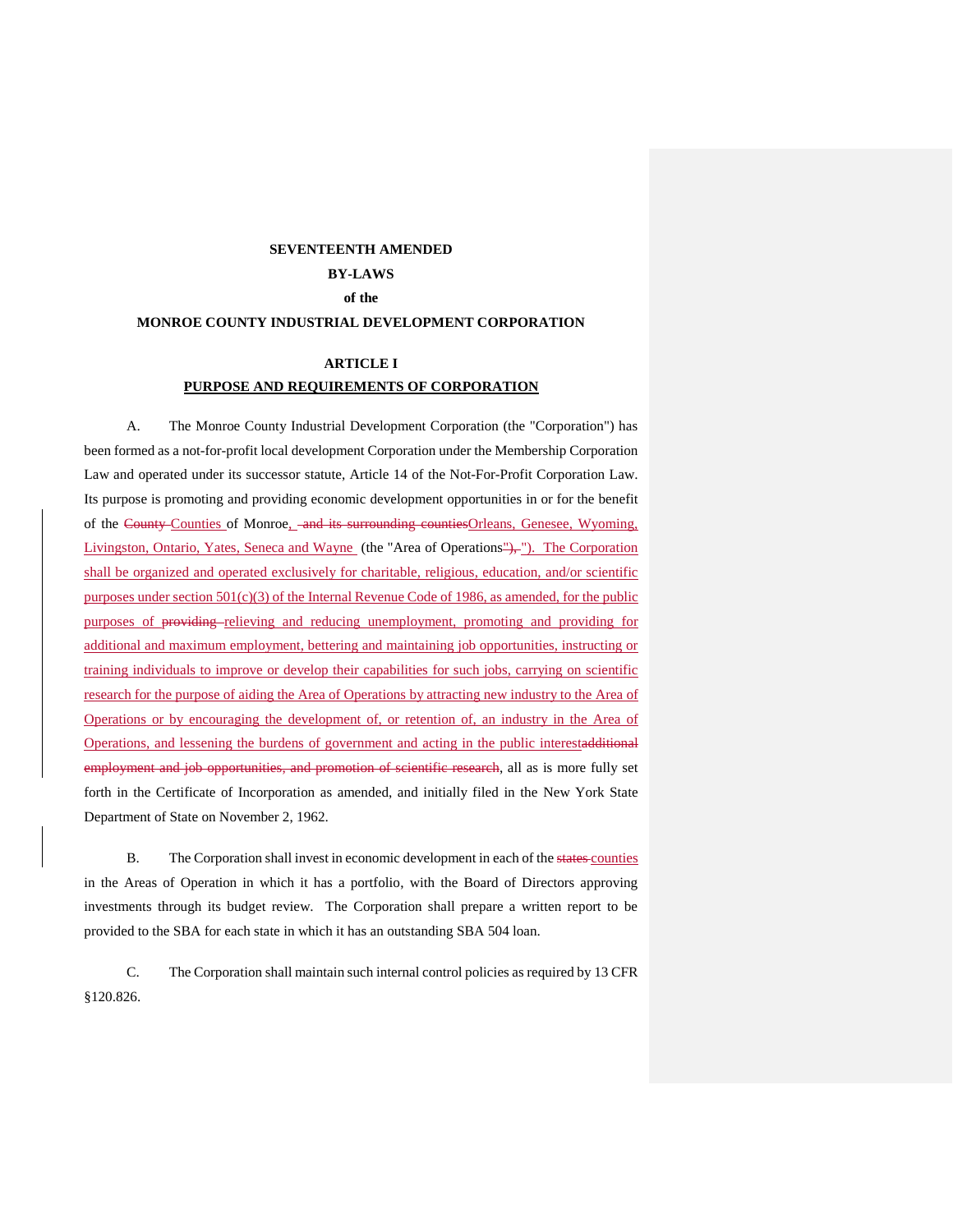D. There can be no further delegation or redelegation by the Board of its authority.

### **ARTICLE II**

#### **MEMBER**

**Section 1. Composition of Membership.** The sole member of the Corporation shall be Monroe County, New York, acting by and through its County Executive, ex officio (the "Member"). The Corporation shall be managed by its Board of Directors in accordance with the provisions contained herein.

#### **MEETINGS**

**Section 2. Annual Meetings**. The annual meeting of the Corporation, for the transaction of such other business as may be set forth in the notice of meeting, shall be held at the principal office of the Corporation, or at such place within the State of New York as the Board shall determine, at such time as the Board shall determine on the second Tuesday of December of each year. If that day is a legal holiday in any year, the meeting shall be held at the same hour and place on the next day following that is not a legal holiday.

#### **ARTICLE III**

#### **DIRECTORS**

**Section 1. Management of Corporate Affairs.** The management of the affairs of the Corporation shall be vested in a Board of Directors. The Board of Directors shall have and exercise all corporate powers and be responsible for all corporate actions and business in such manner and upon such terms and conditions as it may determine. The Board is responsible for insuring that the structure and operation of the Corporation as set forth in these By-Laws complies in all aspects and respects with the SBA's loan program requirements.

#### **Section 2. Directors Qualifications, Restrictions and Requirements.**

A. The number of Directors shall be at least  $\frac{9}{3}$  and not more than  $\frac{2515}{3}$ . At a minimum, the Board must have Directors with background and expertise in internal controls, financial risk management, commercial lending, legal issues relating to commercial lending and corporate governance.

**Commented [CB1]:** Certificate of Incorporation limits Directors to between 3 and 15.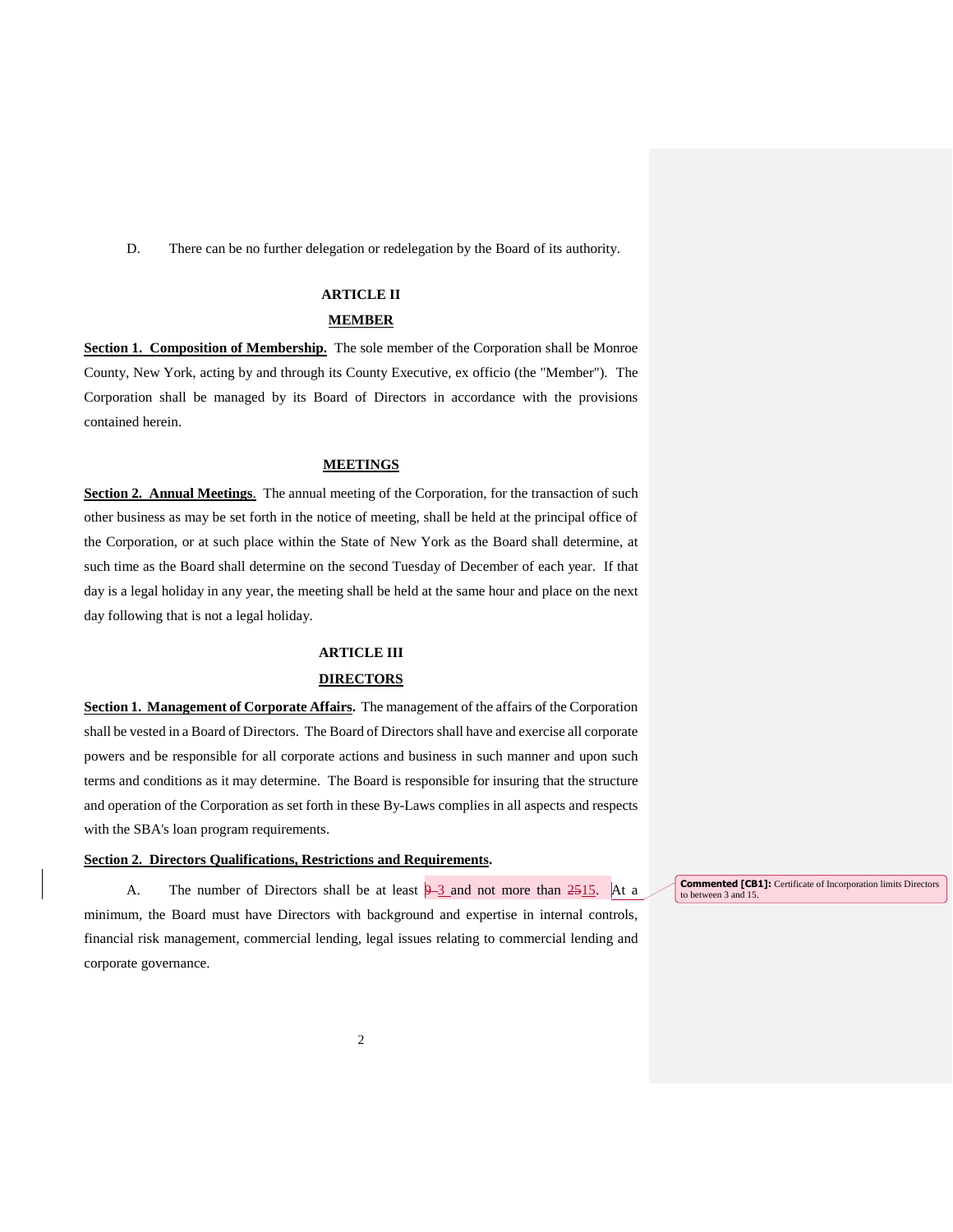B. The Board shall have at least one voting Director that represents the economic, community or workforce development fields, and at least two voting Directors, other than the Board's Executive Director, that represent the commercial lending field.

C. Directors from the commercial lending field must comprise less than fifty percent (50%) of the representation of the Board.

D. Directors shall be appointed by the County Executive of the County of Monroe, New York and shall serve a 3-year term.

E. No member of the Corporation's staff may be a voting member of the Board of Directors; however, the Corporation's Executive Director may be a voting member of the Board of Directors.

F. No contractor or associate of a contractor may be a voting or non-voting member of the Board of Directors.

G. No Board member may serve on the Board of another Certified Development Company ("CDC"). Other than approved affiliates under 13 CFR §120.820, the Corporation may not permit more than one of its directors to be employed by or serve on the Board of Directors of any single entity (including the entity's affiliates), unless that entity is a civic, charitable or comparable organization that is not involved in financial services or other economic development activities.

H. The Board of Directors must be actively involved in encouraging economic development in all Area of Operations.

I. Directors may be either currently employed or retired. Retirees may represent the field from which they retire.

J. It is the Board's policy that no Board member shall engage in any conduct or take any action that creates an actual conflict of interest or the appearance of same pursuant to a written policy that has been adopted by the Board.

**Section 3. Executive Director.** The Executive Director will be the Monroe County Director of Planning and Development and shall be responsible for management and operation of the Corporation. The Executive Director reports to the County Executive and the Board of Directors.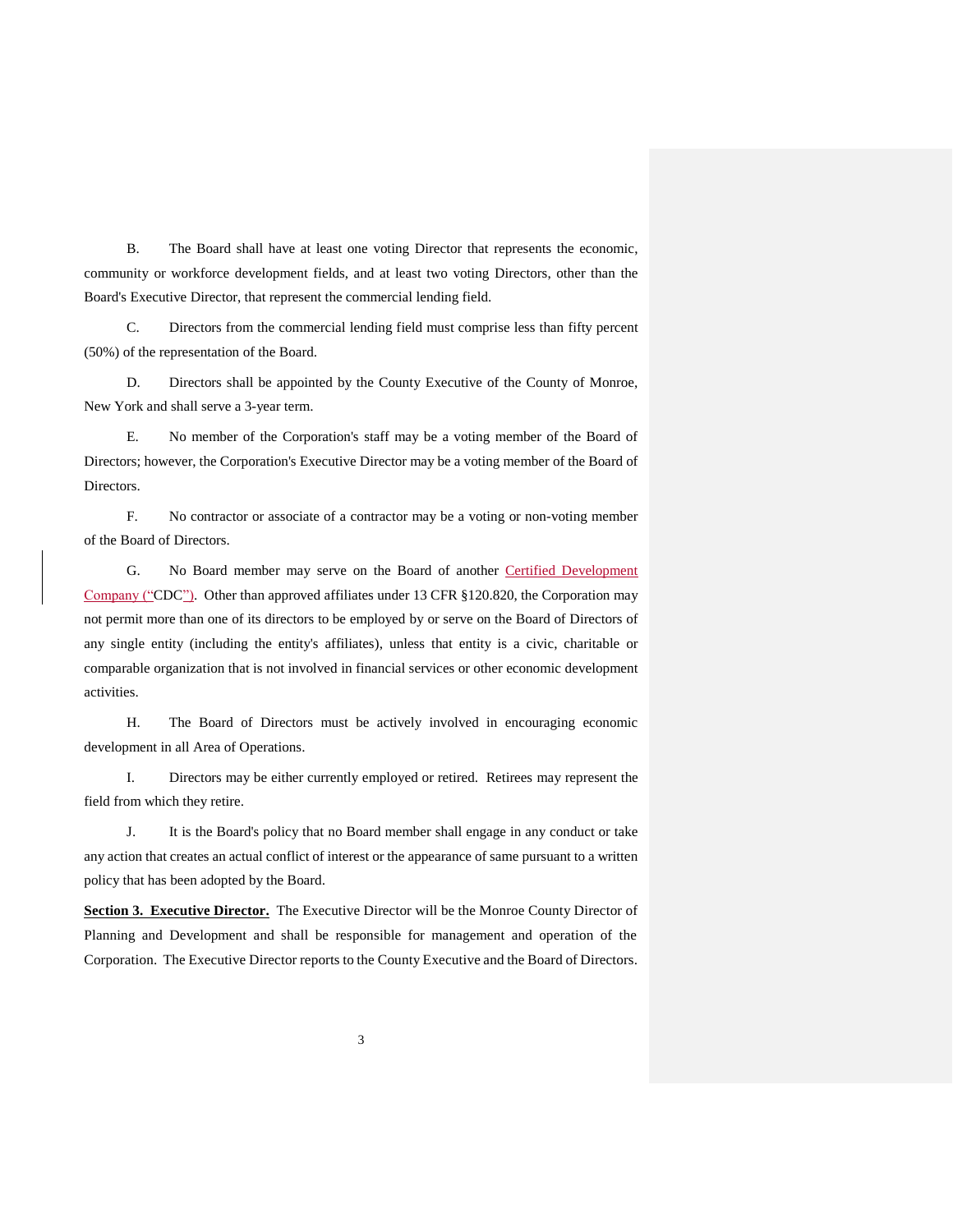**Section 4. Vacancies on the Board.** Vacancies on the Board of Directors occurring during the year for any reason, including an increase in the number of Directors, shall be filled for the remainder of that year by the County Executive.

**Section 5. Resignation.** Any Director may resign at any time by giving his or her resignation to the President or the Secretary. Such resignation shall take effect at the time specified therein, and, unless otherwise specified therein, the acceptance of such resignation shall not be necessary to make it effective.

Section 6. Removal of Directors. Any Director may be removed with or without cause by the County Executive or for cause by the vote of the Directors, provided there is a quorum of not less than a majority of the entire Board present at the meeting at which such action is taken.

**Section 7. Meeting of Directors.** There shall be a regular meeting of the Board of Directors scheduled at least quarterly to make decisions including those relating to policy. Regular and special meetings of the Board of Directors shall be held at such times and at such places in New York or elsewhere as the Board of Directors or the President or, in his or her absence, any Vice President, may determine. Any one or more Director who is not physically present at a meeting of the Corporation may participate by telephone or other electronic means, which shall constitute presence in person at a meeting so long as all persons participating in the meeting Directors may participate in any meeting of the Corporation or any committee thereof by telephonic or other electronic means by which all Directors participating in the meeting are able to hear and speak with all other participants in the meeting, including, without limitation, the ability to propose, object to and vote upon a specific action to be taken by the Directors. however these Directors do not count towards a quorum and cannot vote.

**Section 8. Responsibility to Attend Meetings.** Every Director is required to attend regularly scheduled Board meetings and no Director shall miss more than one quarter of the regularly scheduled meetings within a calendar year as set forth in the annual Meeting Dates schedule. Proxies do not meet the requirement for attendance.

**Section 9. Notice of Meetings of Board of Directors.** Notice of each meeting of the Board of Directors, stating the time and place and purposes thereof, shall be given by the President, the Secretary, or the Assistant Secretary, or by any Director of the Board to each Director of the Board not less than ten days before the meeting by mail, or not less than five days before the meeting by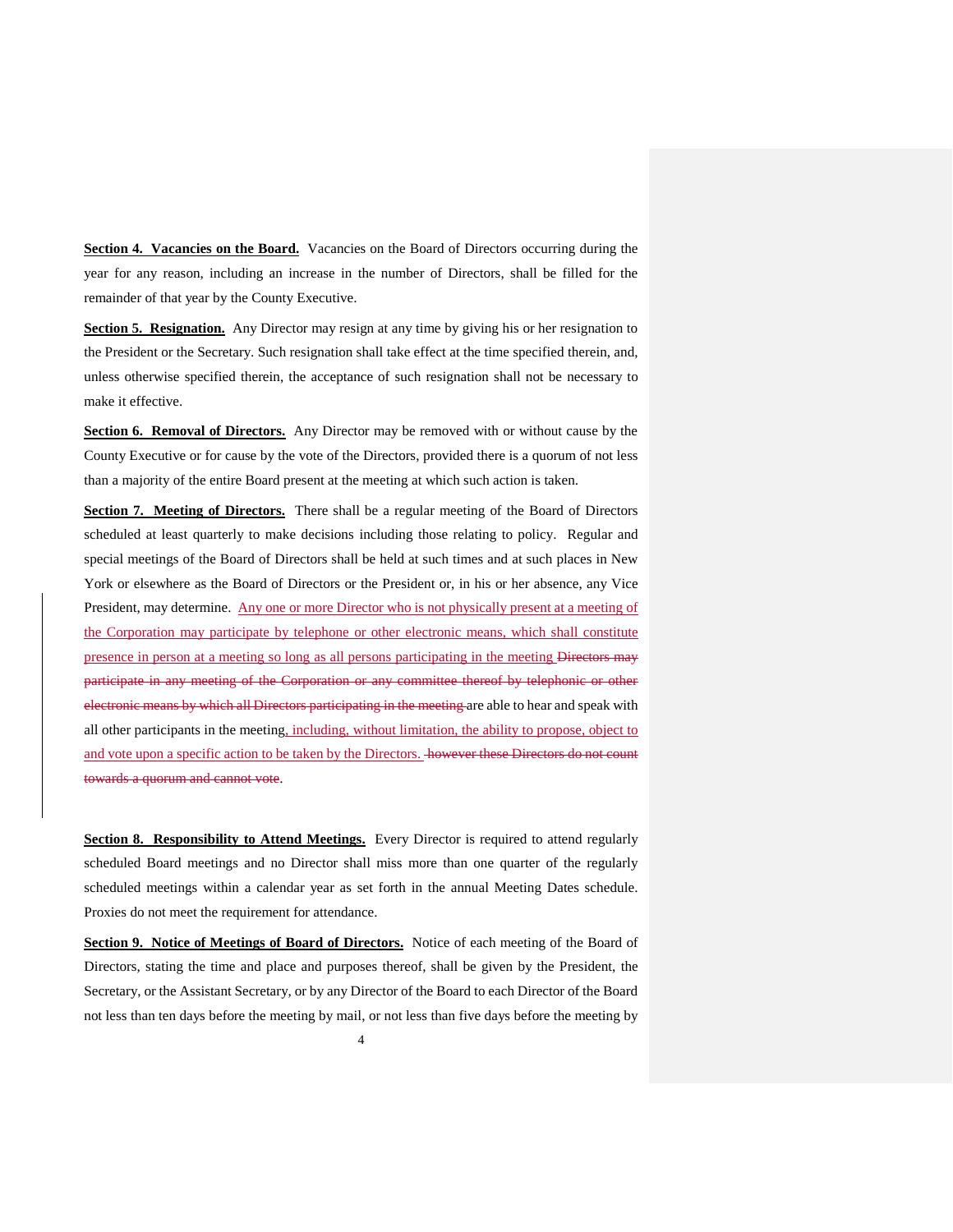personal service of the notice or by electronic means. Meetings of the Board of Directors may also be held at any place and time without notice by unanimous consent of all the Directors. The notice of any meeting of the Board of Directors may be waived by a Director either before or after such meeting.

**Section 10. Quorum.** A quorum shall be required for the transaction of business and shall be no less than fifty percent (50%) of the voting members of the Board. Unless otherwise provided, the vote of a majority of the Directors present shall decide any question that may come before the meeting. A majority of the Directors present at any meeting, although less than a quorum, may adjourn the same from time to time, without notice other than announcement at the meeting, until a quorum is present.

**Section 11. Procedure.** The order of business and all other matters of procedure at every meeting of Directors may be determined by the presiding Officer.

**Section 12. Annual Report.** The Executive Director shall present at the annual meeting of the Corporation an income statement showing the financial and other affairs of the Corporation during the preceding year and a proposed budget for the coming year. The Corporation shall provide a copy of its budget for the coming fiscal year to the Director no later than fifteen (15) days prior to the commencement of its fiscal year. The audited financial statements shall be presented to the Corporation and the Director no later than May of the following year.

**Section 13. Compensation of Directors.** No Director of the Board shall receive, directly or indirectly, salary, compensation or emolument from the Corporation, either as a Director or in any other capacity, except reasonable compensation for services actually rendered in effecting one or more of its corporate purposes.

**Section 14. Loan Approval Policies.** When the Board votes on SBA loan approval or servicing action, at least two Directors with commercial loan experience, other than the CDC Executive Director, must be present and vote. All 504 loan applications much must have credit approval prior to submission to the Board.

**Section 15. Annual Certification.** All Directors of the Board must certify annually in writing that they have read and understand 13 CFR §120.823, and copies of the certifications must be included with the Annual SBA Report.

**ARTICLE IV**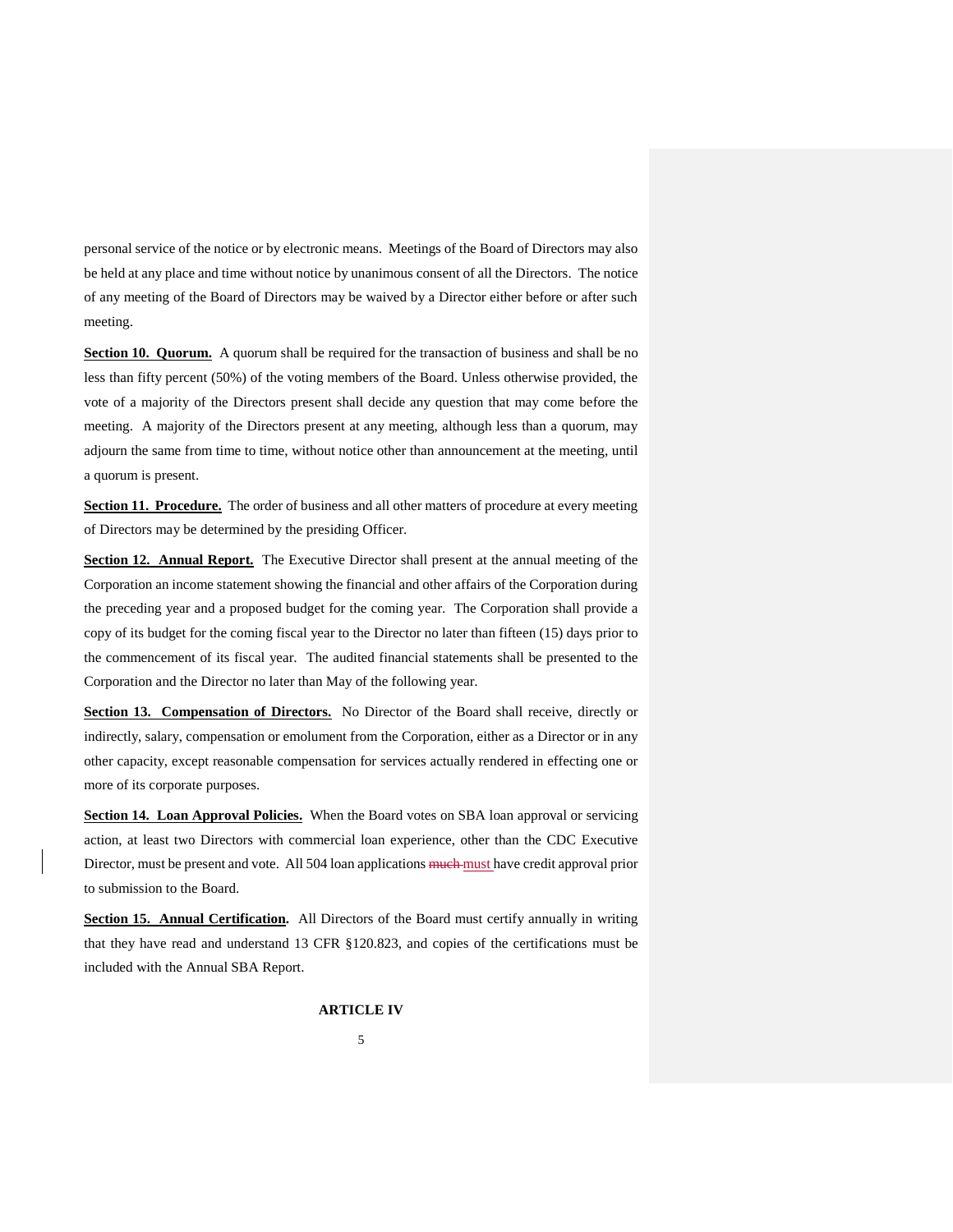#### **COMMITTEES OF DIRECTORS**

**Section 1.** The Board of Directors, by resolution or resolutions, may designate one or more committees, which to the extent provided in said resolution or resolutions, shall have and may exercise such powers as may be lawfully delegated by the Board of Directors. Delegation to committee(s) does not relieve the Board of responsibility imposed by law or Loan Program Requirements.

**Section 2. Executive Committee.** There shall be an Executive Committee comprised of the Officers and one additional Director, all of which shall meet the same organizational and representational requirements as the Board of Directors, except that the Executive Committee must have a minimum of five voting members present to transact business. The Executive Committee may act for the Corporation between meetings except that it may not hire and fire staff, officers or employees or change the compensation of any staff or employee.

Section 3. Loan Committee. There shall be a Loan Committee of eight Directors who shall review and recommend for action any loan proposal or debenture guaranty; the Members of the Loan Committee shall be designated by the Directors of the Board and must include at least two Directors who have commercial lending experience. A quorum shall be required for the transaction of business and shall be at least five voting members. No staff or the Corporation's Executive Director shall serve on the Loan Committee.

Loans will be presented to the Loan Committee which will make its recommendation to the full board for ratification of the Loan Committee decision, and subsequent recommendation to the SBA for 504 loans, or final approval for other non SBA loans. All loan proposals will be distributed to the full Board prior to the loan committee meeting. Board Directors are encouraged to attend or submit their concerns or questions to the Corporation's staff. The loan committee will then be apprised of the concerns or questions at or prior to the loan committee meeting. The credit approval process shall be administered pursuant to its policy manual detailing credit approval criteria. All 504 loan applications must have credit approval prior to submission to the SBA.

Notwithstanding anything to the contrary contained herein, the Loan Committee may provide credit approval for loans up the \$2,000,000, but, for loans of \$1,000,000 to \$2,000,000, the Board of Directors must ratify the Loan Committee's action prior to closing or debenture funding. Only the Board of Directors may provide credit approval for loans greater than \$2,000,000. Any actions taken by the Loan Committee pursuant to this authority will be reported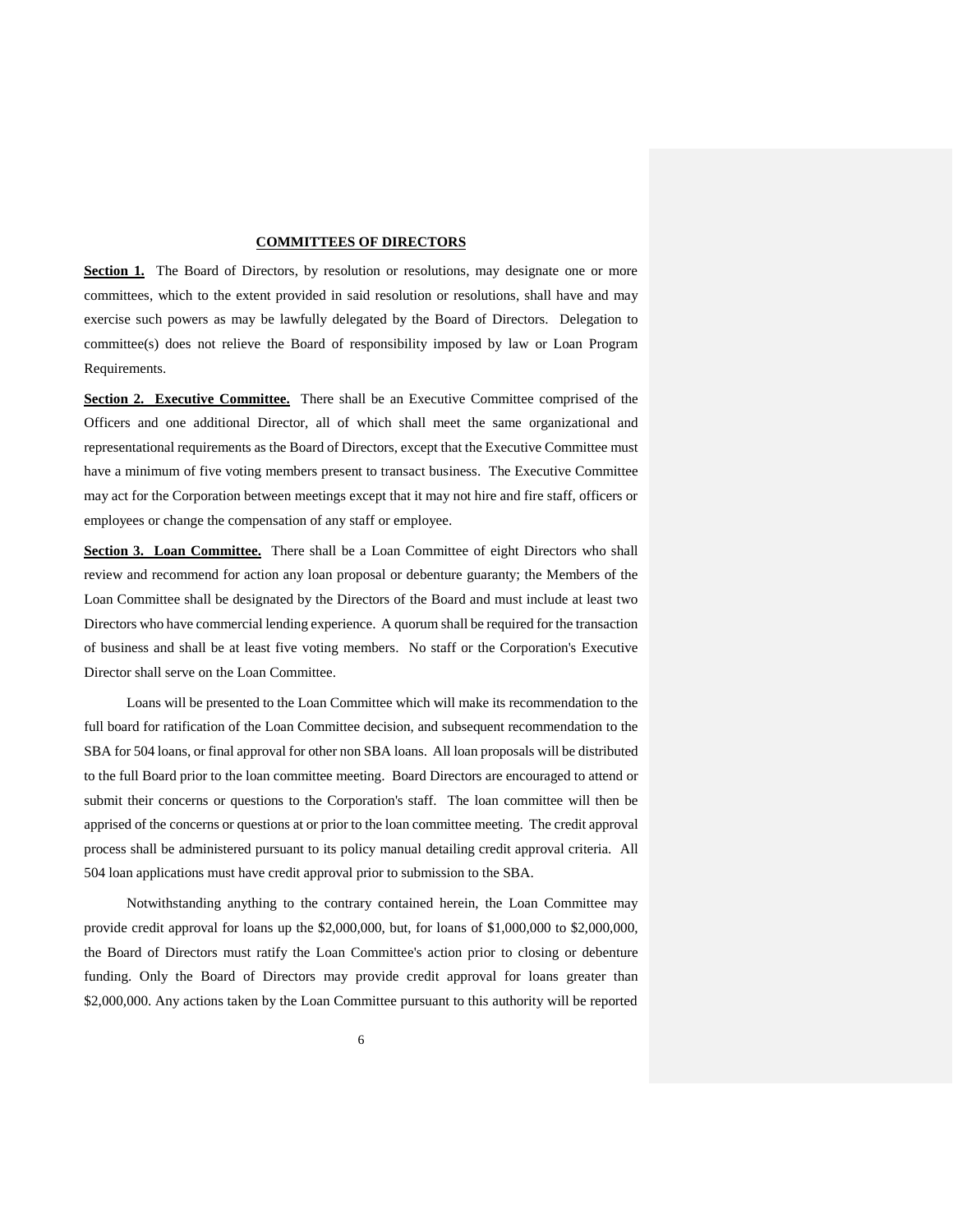to the Board Directors at the next meeting of the Board of Directors. Board Directors are encouraged to attend Loan Committee meetings or submit their concerns or questions to the Corporation's staff. The Loan Committee will then be apprised of the concerns or questions at or prior to the next Loan Committee meeting.

No Loan Committee Member shall vote or have any input on any loan for which the Loan Committee Member is employed by or otherwise associated with the Third Party Lender or otherwise participate in any loan in which the Director has a direct or actual conflict of interest.

The Loan Committee is bound by the Corporation's Conflict of Interest Policy which prohibits any actual or the appearance of conflict of interest with respect to all loans.

Notwithstanding anything contained herein to contrary, the Loan Committee may exercise the authority of the Board only as set forth in 13 CFR  $$120.823(d)(4)(ii)$ ; however, any such delegation for the Board authority does not relieve it of any responsibility imposed by law or any SBA loan program requirements.

Any and all members of the Loan Committee must live and/or work in its Area of Operations unless the project falls under one of the exceptions listed in 13 CFR §120.839.

**Section 4. Governance Committee**. There shall be a Committee on Governance comprised of at least five independent Independent Directors (as defined below). The Governance Committee must contain a majority of Independent Directors (who shall constitute a majority on the Committee) who shall have responsibility for the education and training of Directors; it shall also act as the Nominating Committee for Officers of the Corporation, and Membership and participation on the Loan Committee and other committees established by the Board. The Committee shall periodically review the by-laws and make recommendations for changes to be presented to the Annual or Special Meeting of the Board. Among its duties, the Committee shall:

- (a) Keep the Board informed of best governance practices;
- (b) Review Corporate governance trends;
- (c) Update the Board's Corporate governance practices;
- (d) Advise the Board on the skills and experiences required of potential board members;
- (e) Examine ethical and conflicts of interest issues;
- (f) Perform Board self-evaluations; and
- (g) Recommend by-laws which include rules and procedures for conduct of Board business.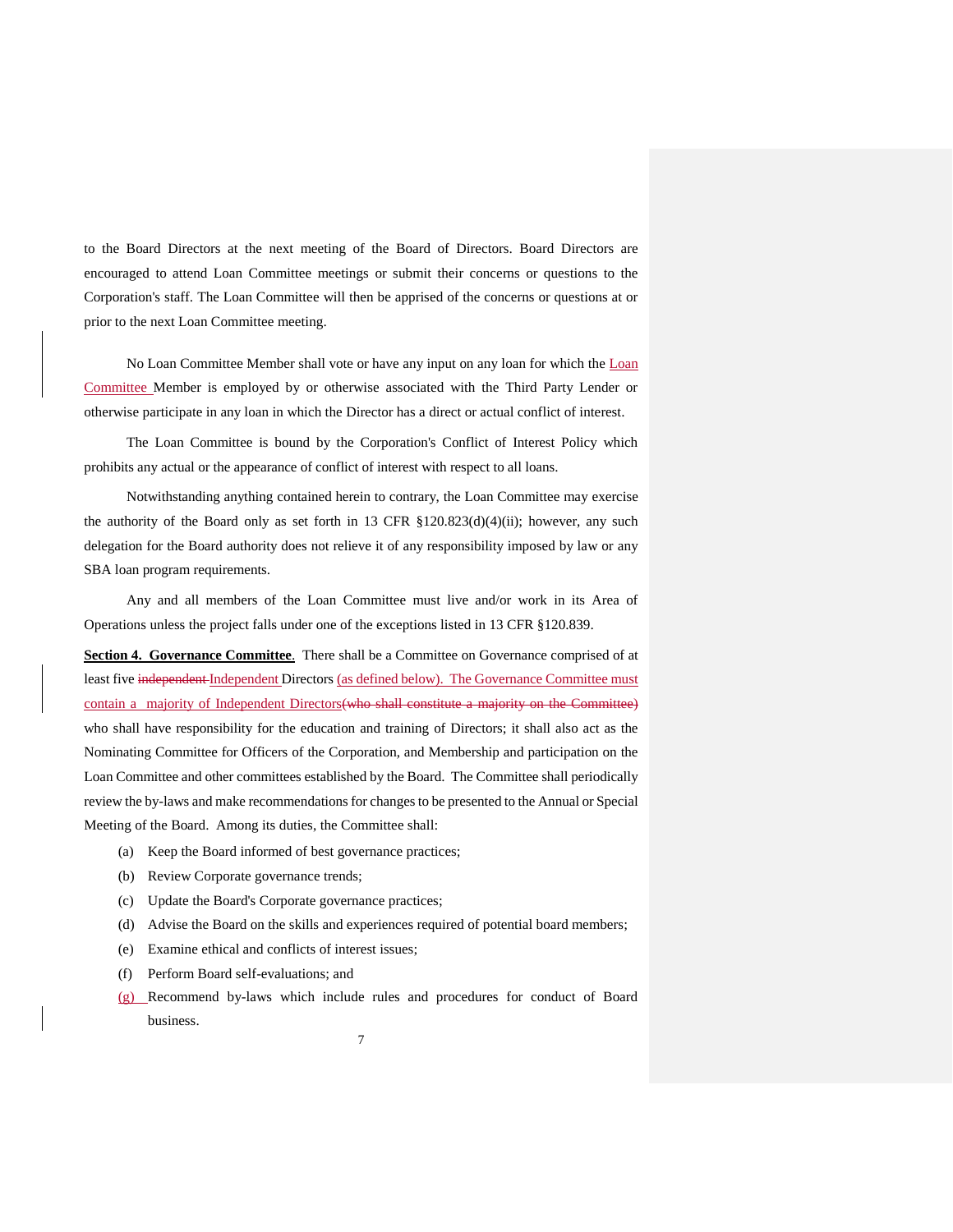Independence. For the purposes of these By-Laws, an Independent Director means any person who:

(i) is not, and in the past two  $(2)$  years has not been, employed by the Corporation or another corporate body having the same ownership and control of the Corporation in an executive capacity;

(ii) is not, and in the past two  $(2)$  years has not been, employed by an entity that received remuneration valued at more than fifteen thousand dollars (\$15,000) for goods and services provided to the Corporation or received any other form of financial assistance valued at more than fifteen thousand dollars (\$15,000) from the Corporation;

(iii) is not a relative of an executive officer or employee in an executive position of the Corporation or another corporate body having the same ownership and control of the Corporation; and

(iv) is not, and in the past two (2) years has not been, a lobbyist registered under a state or local law and paid by a client to influence the management decisions, contract awards, rate determinations or any other similar actions of the Corporation or another corporate body having the same ownership and control of the Corporation.

#### $\left( \n\mathbf{g} \right)$

**Section 5. Finance Committee.** There shall be a Committee on Finance comprised of at least three independent Independent Directors (who shall constitute a majority of the committee), including the Secretary, who shall have responsibility for the deposit and investment process and all Directors shall seek to act responsibly as custodians of the Corporation's trust. All Directors shall refrain from personal business activity that could conflict with proper execution of the investment program or the deposit of the Corporation's funds or which could impair their ability to make impartial investment decisions. The Committee shall also review proposals for the issuance of debt by the Corporation and its subsidiaries and make recommendations.

**Section 7. Audit Committee.** The Board shall appoint a standing audit committee comprised of at least three (3) independent membersIndependent Directors who shall constitute a majority of the Committee. The members shall be familiar with corporate financial and accounting practices. The responsibilities of the Audit Committee shall include:

- (a) Recommending to the Board the hiring of a certified independent accounting firm;
- (b) Establishing the compensation to be paid to the accounting firm; and

**Formatted:** No bullets or numbering

#### **Formatted:** Indent: Left: 0.35", No bullets or numbering

**Formatted:** Indent: Left: 0.35"

**Formatted:** No bullets or numbering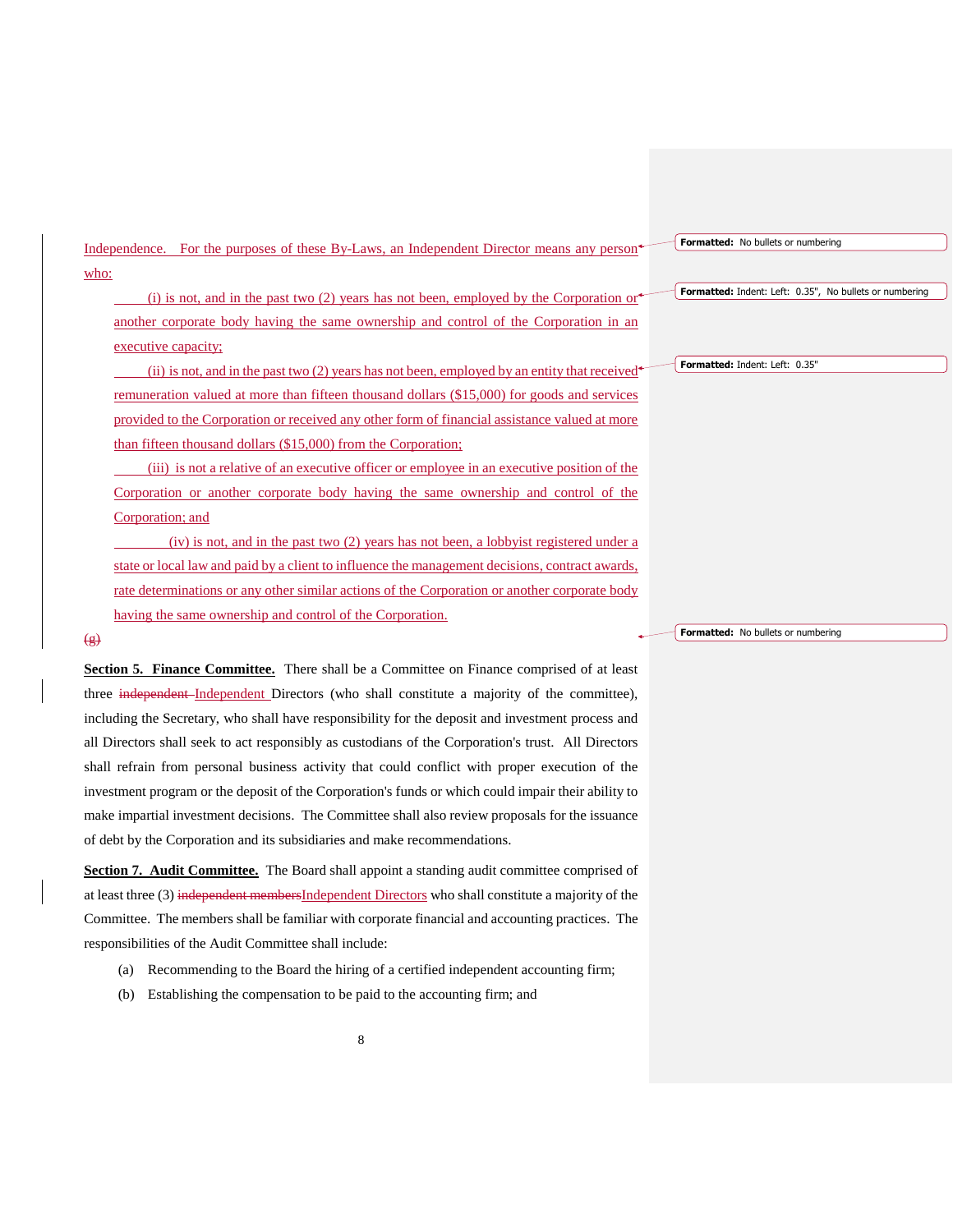(c) Providing direct oversight of the performance of the independent audit performed by the accounting firm hired for such purpose.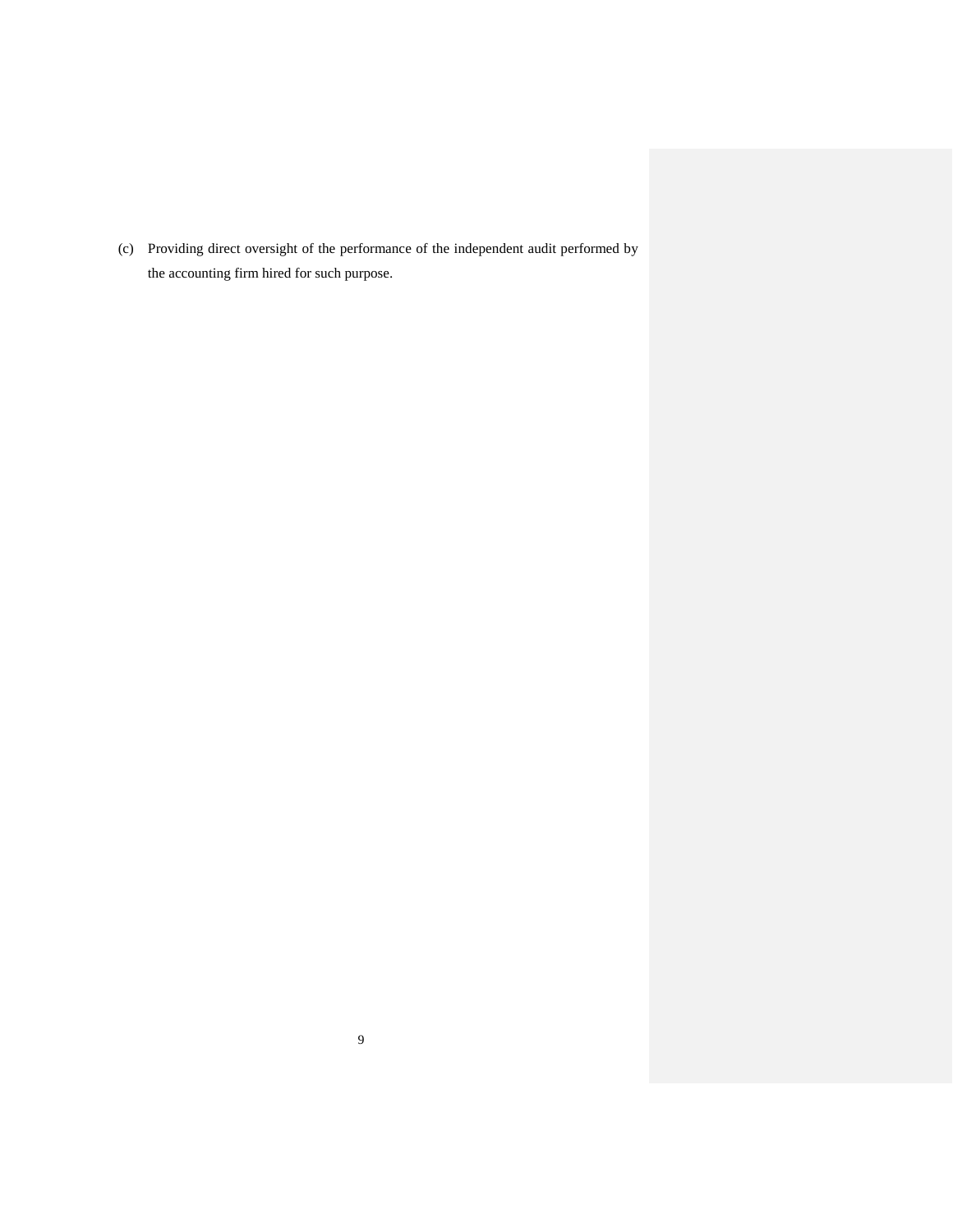## **ARTICLE V OFFICERS**

**Section 1. Officers.** At the annual meeting of the Corporation, the County Executive shall appoint or elect from its number a President, and shall appoint or elect one or more Vice Presidents, a Secretary, a Treasurer, and such other Officers as it shall deem necessary; such additional Officers to hold their offices for such terms and to exercise such powers and perform such duties as shall be determined from time to time by the Board of Directors. All Officers shall be selected from among the Directors.

**Section 2. Term of Office.** The Officers of the Corporation specified above shall, unless otherwise determined by the Directors, hold office for one year and until their successors are elected and have qualified. Any Officer, however, may be removed at any time with or without cause by the affirmative vote of a majority of the Board of Directors. If the office of any Officer becomes vacant, such vacancy shall be filled by the Board of Directors.

**Section 3. The President.** The President shall be the Chief Executive Officer of the Corporation. The President shall preside at all meetings of the Directors and of the Board of Directors. The President shall have the general powers and duties of supervision and management of the Corporation which usually pertain to the office, and shall perform all such other duties as are properly required of the President by the Board of Directors.

**Section 4. The Vice Presidents.** The Vice Presidents may be designated by such title or titles as the Board of Directors may determine, and each Vice President in such order of seniority as may be determined by the Board, shall in the absence or at the request of the President, perform the duties and exercise the powers of the President. The Vice Presidents also shall have such powers and perform such duties as usually pertain to their office or as are properly required by the Board of Directors.

**Section 5. The Secretary.** The Secretary shall issue notices of all meetings by law or these Bylaws. The Secretary shall attend all meetings of Directors and of the Board of Directors and keep the minutes thereof. The Secretary shall affix the corporate seal to and sign such instruments as require the seal and the Secretary's signature and shall perform such other duties as usually pertain to the office or as are properly required of the Secretary by the Board of Directors.

**Section 6. The Treasurer.** The Treasurer shall have the care and custody of all the moneys and securities of the Corporation. The Treasurer shall cause to be entered in books of the Corporation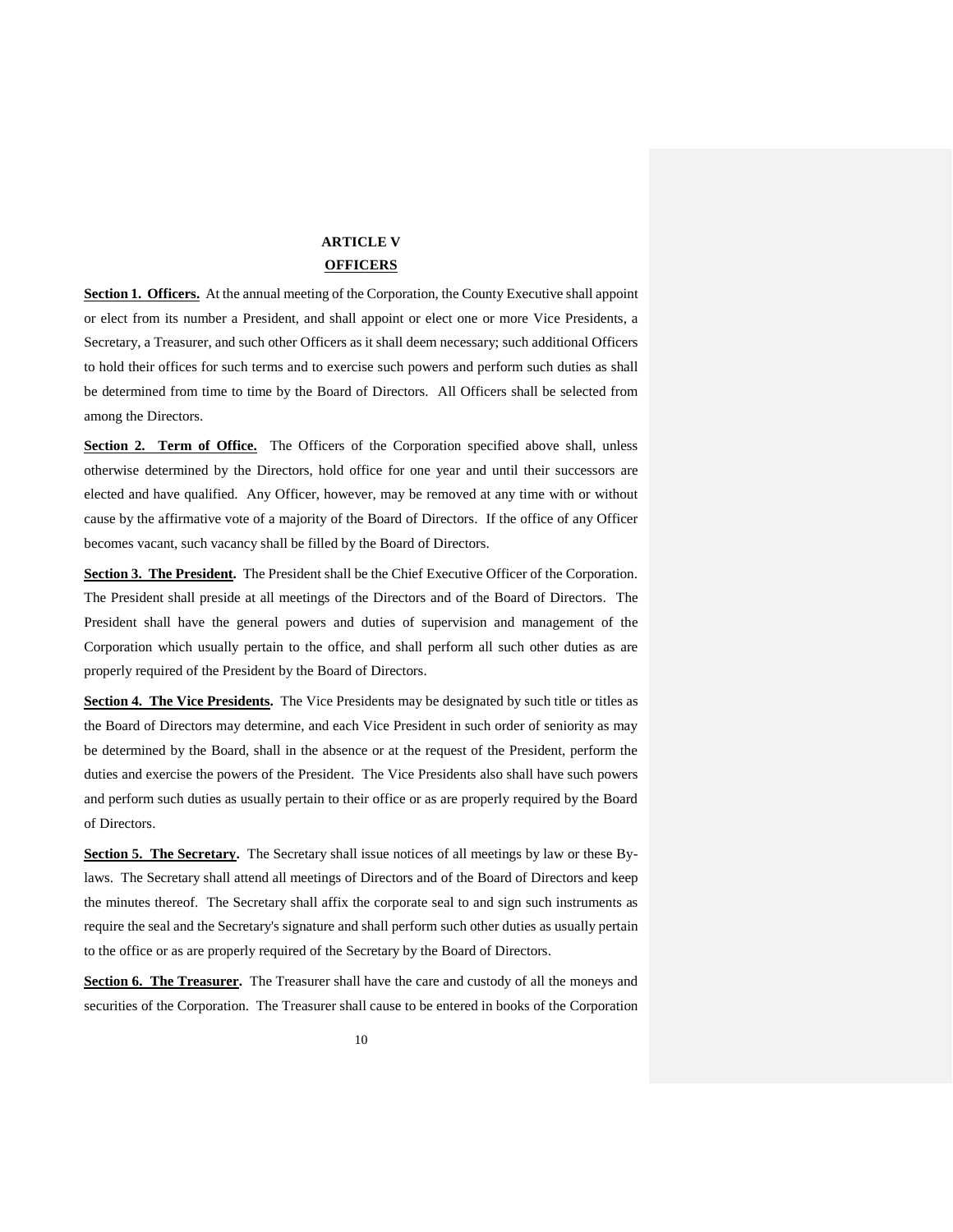to be kept for that purpose full and accurate accounts of all moneys received by the Treasurer and paid by the Treasurer on account of the Corporation. The Treasurer shall make and sign such reports, statements, and instruments as may be required of the Treasurer by law or the Board of Directors, and shall perform such other duties as usually pertain to the Treasurer's office or as are properly required of the Treasurer by the Board of Directors.

**Section 7. Officers Holding Two or More Offices.** Any two of the above-mentioned offices, except that of President, may be held by the same person.

**Section 8. Compensation of Officers.** No Officer of the Corporation shall receive, directly or indirectly, any part of the income or earnings of the Corporation nor any pecuniary profit from the operation of the Corporation but each Officer who is not a Director may receive reasonable compensation for services actually rendered in effecting one or more of the corporate purposes as may be authorized by the Board of Directors.

## **ARTICLE VI ADVISORY BOARD**

The Directors upon the recommendation of the Governance Committee may elect former Directors and other prominent or worthy individuals to the Advisory Board of the Corporation. Membership on the Advisory Board shall entitle any person so elected to attend and participate in all meetings of the Corporation and the Board of Directors but the Members of the Advisory Board shall not be entitled to vote on any matter coming before the Corporation or the Board. The Advisory Board shall provide general advice and guidance to the Board and the Corporation consistent with the purposes of the Corporation set forth in its Certificate of Incorporation and these By-laws.

## **ARTICLE VII INSURANCE**

The Board of Directors shall maintain Directors' and Officers' Liability and Errors and Omissions insurance in such amounts as established by SBA and published by notice in future SOPS.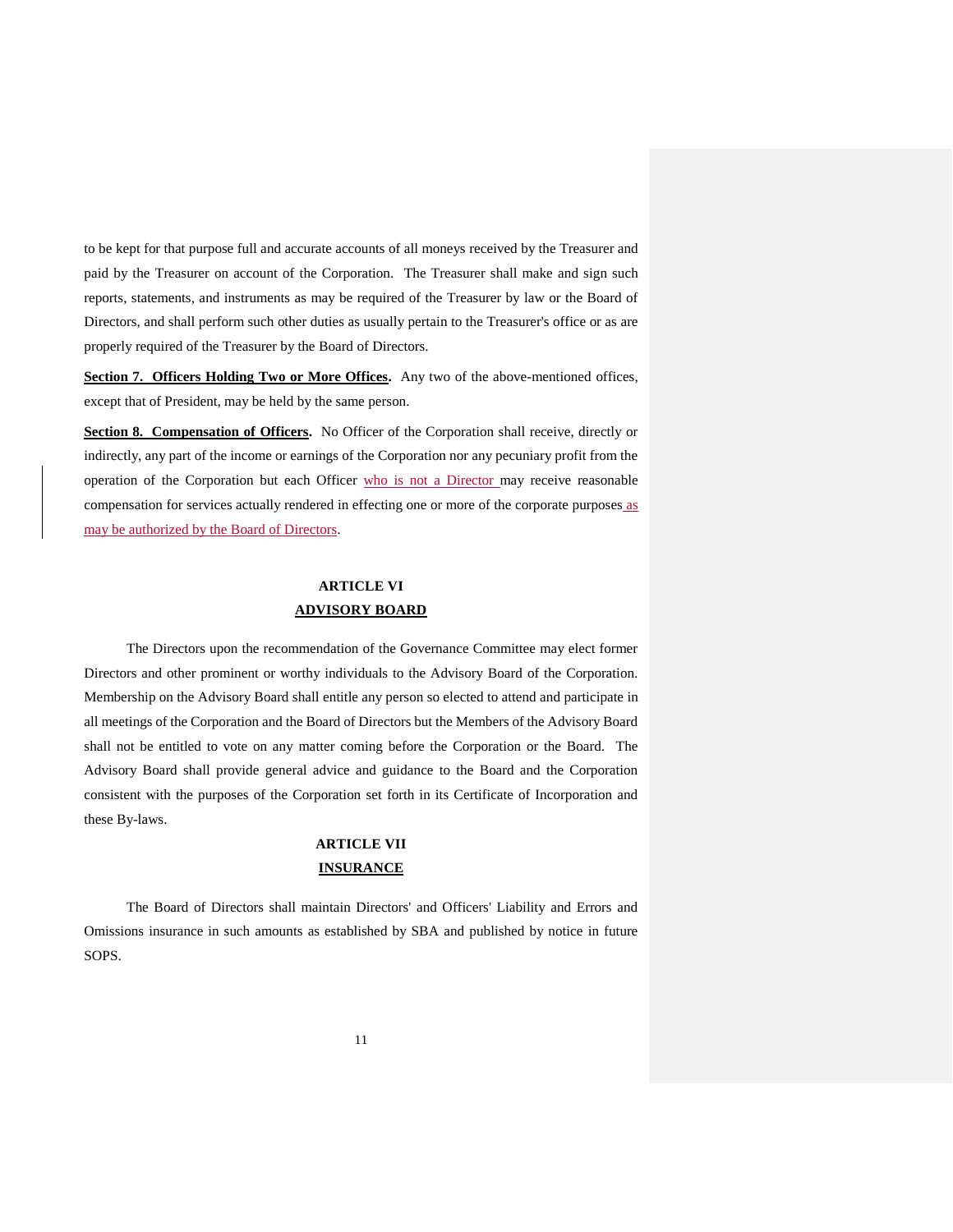## **ARTICLE VIII FINANCES**

**Section 1. Finances.** The funds of the Corporation shall be deposited in its name with such bank or banks, trust company or trust companies as the Finance Committee may from time to time designate. All checks, notes, drafts and other negotiable instruments of the Corporation shall be signed by such Officer or Officers, agent or agents, employee or employees as the Board of Directors from time to time by resolution may designate. No Officers, agents or employees of the Corporation, alone or with others, shall have the power to make any checks, notes, drafts or other negotiable instruments in the name of the Corporation or to bind the Corporation thereby, except as herein provided.

Section 2. Fiscal Year. The fiscal year of the Corporation shall be the calendar year unless otherwise provided by the Board of Directors.

**Section 3. Examination of Books and Records.** The County Executive or his or her designee shall be permitted to examine the books and records of the Corporation upon reasonable notice during normal business hours and to cause or direct an audit of the books and records of the Corporation.

## **ARTICLE IX CORPORATE SEAL**

Section 1. Form of Seal. The seal of the Corporation shall be circular in form with the words "Monroe County Industrial Development Corporation, Rochester-New York" in the outer circle and the words "Corporate Seal — 1962" in the inner circle. The seal on any certificates or corporate obligations for the payment of money may be placed by facsimile, engraved or printed.

## **ARTICLE X AMENDMENTS**

These By-laws may be added to, amended, altered, or repealed at any meeting of Directors, at any meeting of the Board of Directors, by the affirmative vote of two-thirds of the Board of Directors and upon the written consent of the Member. Notice of any amendment and the substance thereof shall be given to the Directors at least ten days in advance of the meeting at which the proposed changes are to be considered. The Certificate of Incorporation of the Corporation may be amended or re-appealed only by the Member.